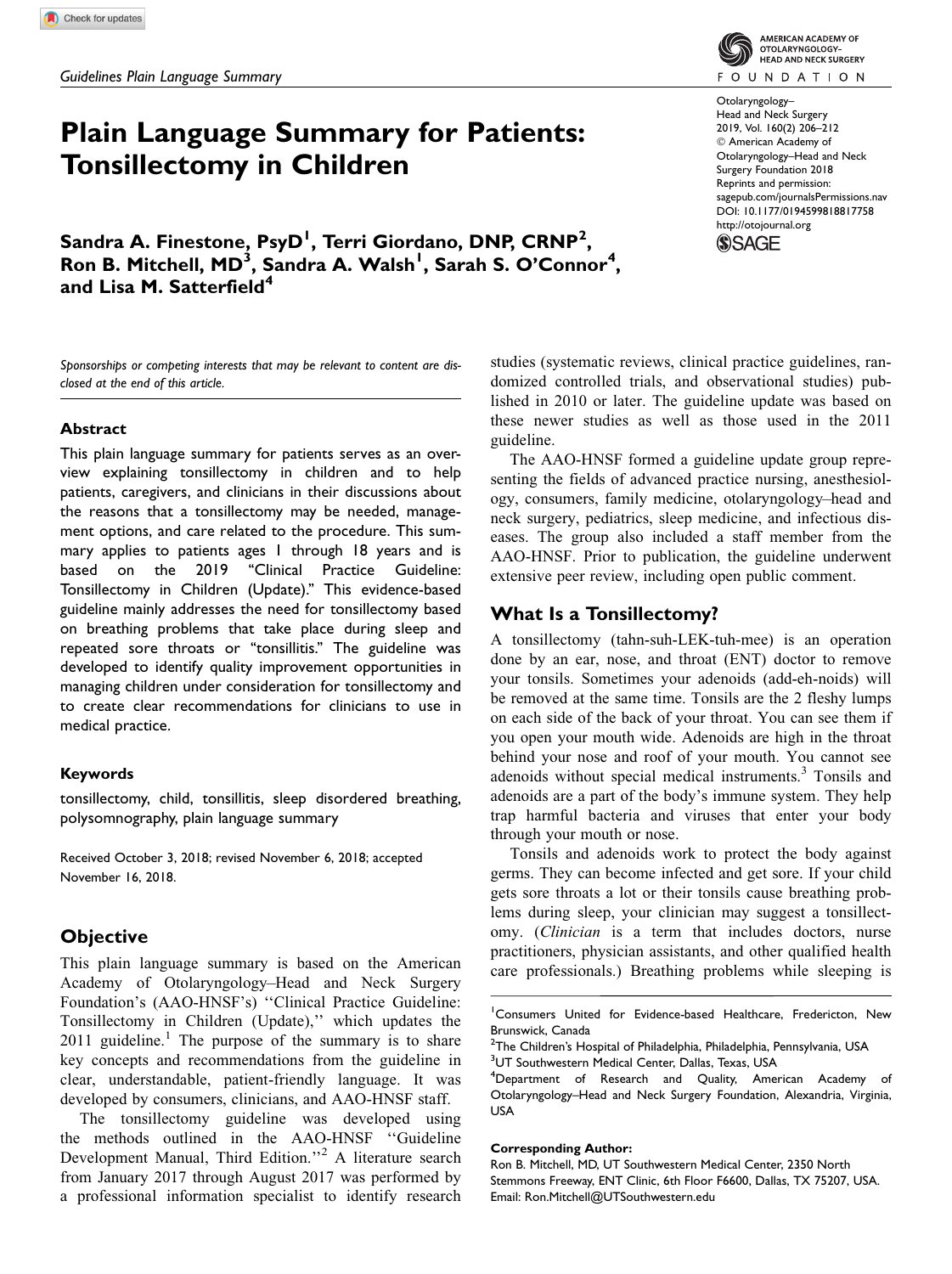called obstructive sleep-disordered breathing or ''oSDB.'' Throat infections and oSDB are the 2 most common reasons for tonsillectomies. Removal of the tonsils and adenoids does not increase the risk of infection as other tissue around the throat take their place.<sup>4</sup>

# What Is Obstructive Sleep-Disordered Breathing (oSDB)?

oSDB is a general term for breathing difficulties during sleep.<sup>5</sup> It is usually caused by large tonsils and adenoids. oSDB can be worse in children who are overweight, have muscle weakness, or have certain diseases that affect nerves. Children with oSDB may be sleepy during the day, act out, struggle in school, have nighttime bedwetting, and be small for their age. Figure  $\boldsymbol{\mathsf{I}}$  includes patient information on oSDB.

## When Should My Child See a Doctor?

You should take your child to a clinician when they have a sore throat and it is hard for your child to eat, drink, or swallow. The clinician will perform a physical examination and review the medical history. No medical action may be taken at this point because your child's sore throat may go away on its own.

A throat infection may include 1 or more of the following:

- Temperature of 101°F
- Tender or swollen bumps (lymph nodes) in the neck
- Large or swollen tonsils with bright white spots or patches
- A throat culture that shows strep

The throat culture should be performed in the clinic and confirmed by a clinician. Antibiotics may be prescribed for strep throat. A tonsillectomy may be recommended if your child has a lot of throat infections in a short time.

## How Is oSDB Diagnosed?

The clinician will discuss your child's medical history with you and give them a physical exam. You may be asked about other conditions your child has. He or she may request tests or refer you to a sleep specialist. A sleep study or polysomnography (pol-ee-som-nog-ruh-fee) or ''PSG'' may be needed to see if your child has oSDB. The test is done in a sleep lab. A medical technician will put small discs or pads on your child's head and body. Your child's heart rate, body movements, oxygen levels, and breathing through the mouth and nose will be measured.

## Will oSDB Go Away after Tonsillectomy?

Tonsillectomy helps almost all normal-weight children with oSDB, and it improves sleep in most children in this group. Tonsillectomy also helps overweight children with oSDB, but sleep is not always improved. Your child's oSDB may not go away or it may return even after tonsillectomy.

## Are There Risks Related to Tonsillectomy?

Tonsillectomy is a surgical procedure that includes some risks. After surgery, your child may have:

- Throat pain that lasts up to 2 weeks
- Vomiting or feeling like they have to vomit
- Thirst or dryness, especially if they are vomiting (dehydration)
- Bleeding in their mouth (from the tonsils)
- Temperature greater than 101°F

The clinician will discuss these risks with you before the surgery. It is important that you contact your clinician if your child is having problems after surgery. Your child may need to go back to the hospital for further care if the clinician has concerns.

## Will My Child Have Pain after the Surgery?

Pain lasts about 7 to 10 days and can last as long as 2 weeks. A clinician will talk to you about keeping an eye on your child's pain and discomfort after tonsillectomy. The clinician should have this talk with you before the surgery and again after surgery to remind you. Your child may complain of throat, ear, and neck pain. The pain may be worse in the morning, which is normal. Ask your child every 4 hours if they are having pain, because they may not tell you. It is important that you ask them.

The clinician will give you a medication plan to help you and your child get through the healing process. See Figure 2 for more information on helping your child with pain after tonsillectomy.

Some medicines like antibiotics and codeine (koh-DEEN) or any medication containing codeine are not good for children younger than 12 years after tonsillectomy. There are better choices than codeine even for children 12 to 18 years old. Codeine can cause very slow breathing and, if too much is given, death. It can also be habit forming (addictive). Ask your clinician what options there are.

# Do I Need to Limit My Child's Diet after Surgery?

Your child can eat as they normally would as long as it does not bother them. Make sure they drink plenty of fluids like water or juice. This will help them to avoid dehydration. Fluids can help with their pain too. Fruit snacks, popsicles, pudding, yogurt, or ice cream are good foods for your child to eat when recovering.

# How Can I Make My Child More Comfortable after Surgery?

Follow the medication plan from the clinician. You can help take your child's mind off of their pain by playing with them and keeping them entertained. Applying a cold or hot pack to their neck or ears can also help.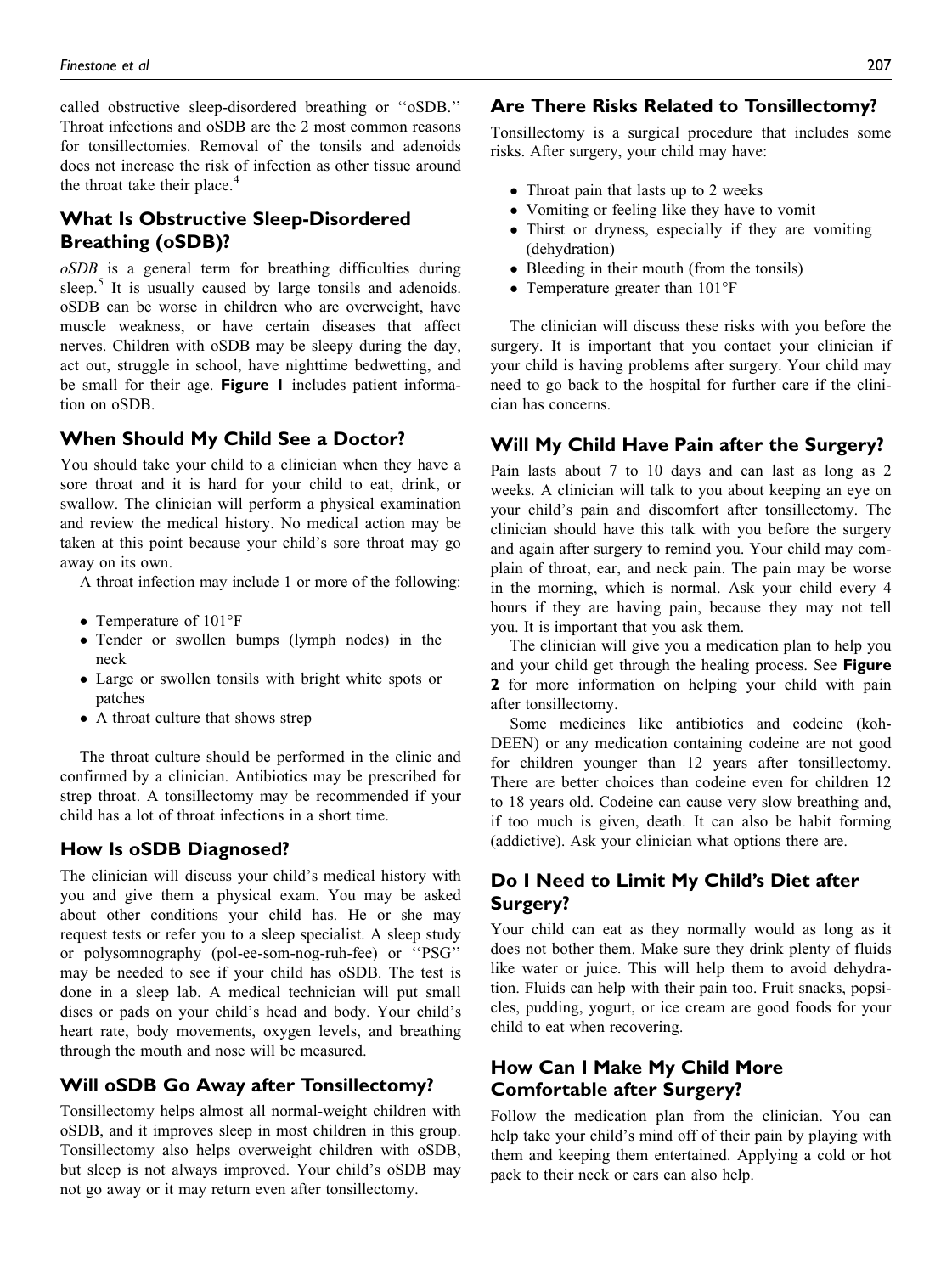

 $\blacksquare$ 

PATIENT INFORMATION

# TONSILLECTOMY AND AIRWAY OBSTRUCTION DURING SLEEP **CAREGIVER COUNSELING**

| <b>WHAT IS OBSTRUCTIVE SLEEP-</b><br><b>DISORDERED BREATHING?</b> | oSDB is when air is blocked during sleep. It can be caused by large tonsils and<br>adenoids. Children that are overweight may also have oSDB. Children with oSDB may<br>be sleepy during the day, act out, struggle in school, have nighttime bedwetting and be<br>small for their age.                                                                            |
|-------------------------------------------------------------------|--------------------------------------------------------------------------------------------------------------------------------------------------------------------------------------------------------------------------------------------------------------------------------------------------------------------------------------------------------------------|
| <b>HOW IS OSDB DIAGNOSED?</b>                                     | A sleep study or polysomnography (pol-ee-som-nog-ruh-fee) or "PSG" may be<br>needed to see if your child has oSDB. The test is done in a sleep lab. A medical<br>technician will put small discs or pads on your child's head and body. Your child's<br>heart rate, body movements, oxygen levels, and breathing through their mouth and<br>nose will be measured. |
| WILL MY CHILD'S OSDB GO AWAY AFTER<br><b>TONSILLECTOMY?</b>       | Tonsillectomy helps almost all normal-weight children with oSDB and it improves<br>sleep in most children in this group. Tonsillectomy also helps overweight children with<br>oSDB but sleep is not always improved. Your child's oSDB may not go away or it may<br>return even after tonsillectomy.                                                               |
| <b>WHAT IF I HAVE MORE QUESTIONS?</b>                             | Contact your healthcare provider if you have any further questions.                                                                                                                                                                                                                                                                                                |

SOURCE: Mitchell, RB, Archer, SA, Ishman, SL, et al. Clinical practice guideline: tonsillectomy in children (update). Otolaryngol Head Neck Surg. 2019;160 (Suppl 1):S1-S42.



#### **ABOUT THE AAO-HNS/F**

The American Academy of Otolaryngology-Head and Neck Surgery (AAO-HNS) represents approximately 12,000 specialists worldwide who treat the ear, nose, throat, and related structures of the head and neck. The AAO-HNS Foundation works to advance the art, science, and ethical practice of otolaryngology-head and neck surgery through education, research, and lifelong learning.

www.entnet.org

Figure 1. Tonsillectomy and obstructed sleep-disordered breathing (oSDB) for caregivers.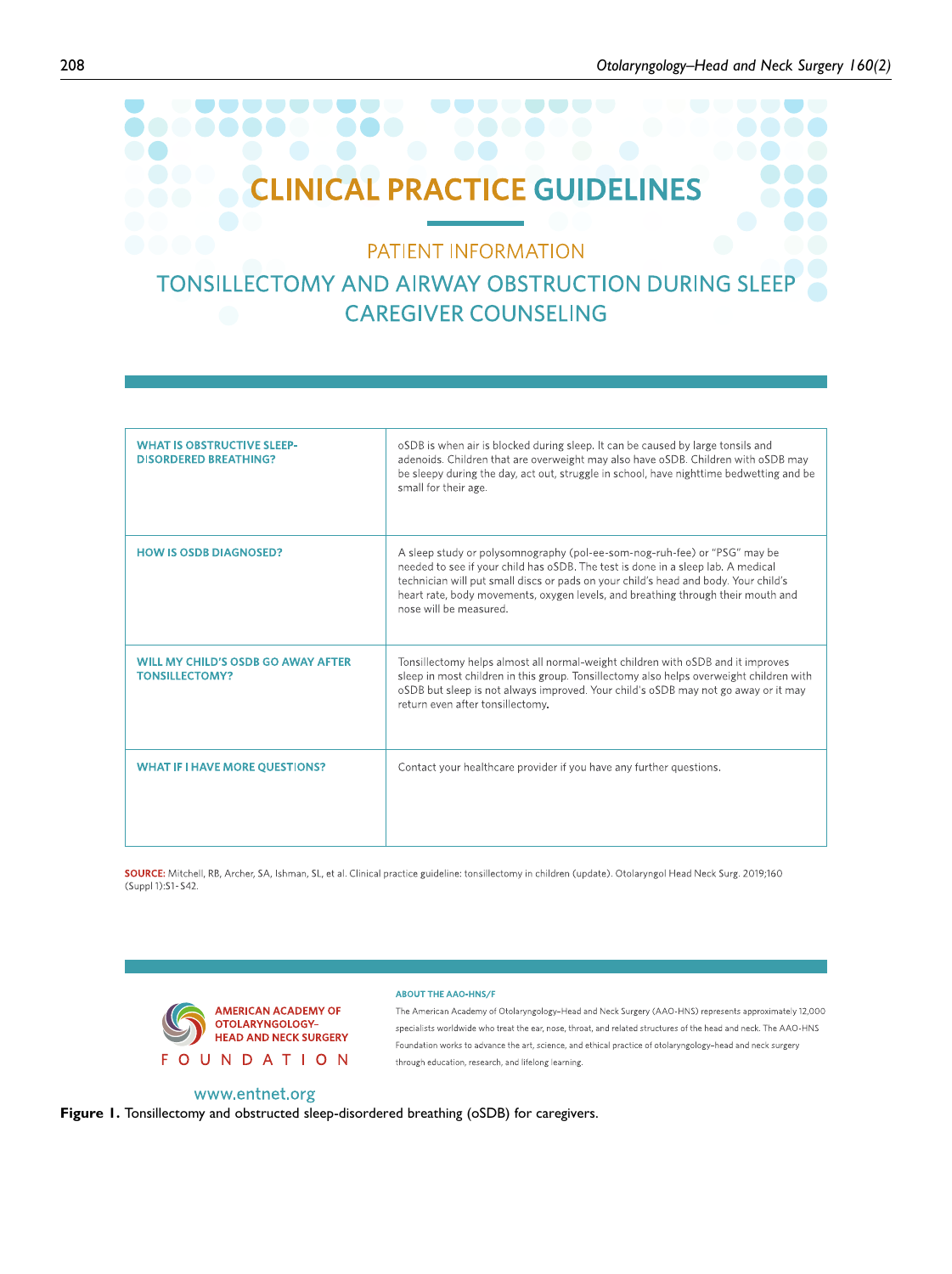

<u>. . . . . . .</u>

PATIENT INFORMATION

<u>. . . . . . . . .</u>

# POST-TONSILLECTOMY PAIN MANAGEMENT FOR CHILDREN: **EDUCATION FOR CAREGIVERS**

| <b>HOW LONG IS THE RECOVERY</b><br><b>AFTER SURGERY?</b>                         | Pain lasts about 7-10 days and can last as long as two weeks. Your child may complain<br>of throat pain, ear pain and neck pain. The pain may be worse in the morning; this<br>is normal. You should ask your child if they are having any pain every four hours<br>remembering that they may not say they are in pain.                                                                                                                                                                                                                                                                                                    |
|----------------------------------------------------------------------------------|----------------------------------------------------------------------------------------------------------------------------------------------------------------------------------------------------------------------------------------------------------------------------------------------------------------------------------------------------------------------------------------------------------------------------------------------------------------------------------------------------------------------------------------------------------------------------------------------------------------------------|
| <b>WILL MY CHILD BE TAKING</b><br><b>PAIN MEDICATION?</b>                        | Yes, your child will be prescribed pain medications such as ibuprofen or<br>acetaminophen. Ibuprofen can be used safely after surgery. Pain medication should<br>be given on a regular schedule. You may be asked to give pain medication around<br>the clock for the first few days after surgery, waking your child up when he or she is<br>sleeping at night. Alternating medication such as ibuprofen and acetaminophen may<br>be recommended. Rectal acetaminophen may be given if your child refuses to take<br>pain medication by mouth. Ask your child if their pain has improved after giving<br>pain medication. |
| DOES MY CHILD NEED TO RESTRICT THEIR<br><b>DIET AFTER SURGERY?</b>               | No, your child can eat as they normally would as long as it does not bother them.<br>Make sure your child drinks plenty of fluids like water or juice. Offer frequent small<br>amounts of fluids by bottle, sippy cup or glass. Fluids can help with their pain.<br>Encourage your child to chew and eat food including fruit snacks, popsicles, pudding,<br>yogurt or ice cream.                                                                                                                                                                                                                                          |
| <b>WILL OTHER THINGS BESIDES PAIN</b><br><b>MEDICATION HELP MY CHILD'S PAIN?</b> | Yes, there are things other than medication that can also be utilized. You can distract<br>your child by playing with them, having their favorite toys or video games available,<br>applying a cold or hot pack to their neck and/or ears, blowing bubbles, doing an art<br>project, coloring, watching television or reading a book.                                                                                                                                                                                                                                                                                      |
| <b>WHAT SHOULD LDO IF LCANNOT MANAGE</b><br><b>MY CHILD'S PAIN?</b>              | Call your healthcare provider.                                                                                                                                                                                                                                                                                                                                                                                                                                                                                                                                                                                             |

SOURCE: Mitchell, RB, Archer, SA, Ishman, SL, et al. Clinical practice guideline: tonsillectomy in children (update). Otolaryngol Head Neck Surg. 2019;160 (Suppl 1):S1-S42.



#### **ABOUT THE AAO-HNS/F**

The American Academy of Otolaryngology-Head and Neck Surgery (AAO-HNS) represents approximately 12,000 specialists worldwide who treat the ear, nose, throat, and related structures of the head and neck. The AAO-HNS Foundation works to advance the art, science, and ethical practice of otolaryngology-head and neck surgery through education, research, and lifelong learning.

www.entnet.org

Figure 2. Posttonsillectomy pain management education for caregivers.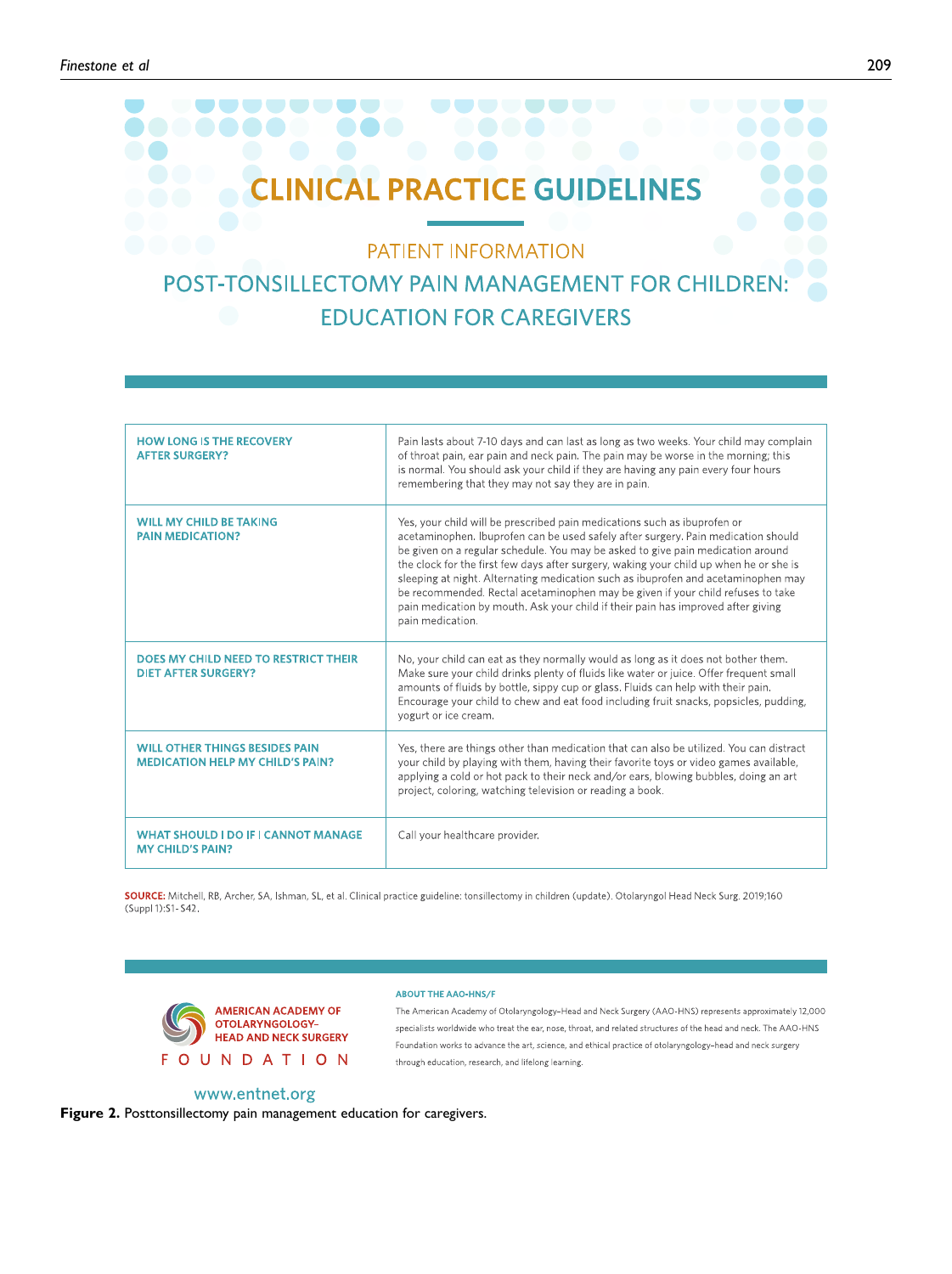Table 1. Summary of Guideline Key Action Statements.

| Statement                                                                                           | Action                                                                                                                                                                                                                                                                                                                                                                                                                                                                                                                                                                                                           | Strength              |
|-----------------------------------------------------------------------------------------------------|------------------------------------------------------------------------------------------------------------------------------------------------------------------------------------------------------------------------------------------------------------------------------------------------------------------------------------------------------------------------------------------------------------------------------------------------------------------------------------------------------------------------------------------------------------------------------------------------------------------|-----------------------|
| I. Watchful waiting for recurrent<br>throat infection                                               | Clinicians should recommend watchful waiting for<br>recurrent throat infection if there have been fewer<br>than 7 episodes in the past year, or fewer than 5<br>episodes per year in the past 2 years, or fewer than 3<br>episodes per year in the past 3 years.                                                                                                                                                                                                                                                                                                                                                 | Strong recommendation |
| 2. Recurrent throat infection with<br>documentation                                                 | Clinicians may recommend tonsillectomy for recurrent<br>throat infection with a frequency of at least 7<br>episodes in the past year, or at least 5 episodes per<br>year for 2 years, or at least 3 episodes per year for 3<br>years with documentation in the medical record for<br>each episode of sore throat and I or more of the<br>following: temperature greater than $38.3^{\circ}C$ (101 $^{\circ}F$ ),<br>cervical adenopathy (swollen nodes in the neck),<br>tonsillar exudate (white coating or pus on tonsils), or<br>positive test for group $A \beta$ -hemolytic streptococcus<br>(strep throat). | Option                |
| 3. Tonsillectomy for recurrent<br>infection with modifying factors                                  | Clinicians should assess the child with recurrent throat<br>infection who does not meet criteria in Key Action<br>Statement 2 for modifying factors that may<br>nonetheless favor tonsillectomy, which may include<br>but are not limited to multiple antibiotic allergies/<br>intolerance, PFAPA (periodic fever, aphthous<br>stomatitis [mouth sores], pharyngitis [sore throat],<br>and adenitis [swollen nodes in neck]), or history of<br>more than I peritonsillar abscess (infection with pus<br>near tonsils).                                                                                           | Recommendation        |
| 4. Tonsillectomy for obstructive sleep-<br>disordered breathing (oSDB)                              | Clinicians should ask caregivers of children with<br>obstructive sleep-disordered breathing (oSDB) and<br>tonsillar hypertrophy about comorbid conditions that<br>may improve after tonsillectomy, including growth<br>retardation, poor school performance, enuresis<br>(bedwetting), asthma, and behavioral problems.                                                                                                                                                                                                                                                                                          | Recommendation        |
| 5. Indications for polysomnography<br>(PSG)                                                         | Before performing tonsillectomy, the clinician should<br>refer children with obstructive sleep-disordered<br>breathing (oSDB) for polysomnography (PSG) if they<br>are under 2 years of age or if they exhibit any of the<br>following: obesity, Down syndrome, craniofacial<br>abnormalities, neuromuscular disorders, sickle cell<br>disease, or mucopolysaccharidoses.                                                                                                                                                                                                                                        | Recommendation        |
| 6. Additional recommendations for<br>PSG                                                            | The clinician should advocate for polysomnography<br>(PSG) prior to tonsillectomy for obstructive sleep-<br>disordered breathing (oSDB) in children without any<br>of the comorbidities listed in Key Action Statement 5<br>for whom the need for tonsillectomy is uncertain or<br>when there is discordance between the physical<br>examination and the reported severity of oSDB.                                                                                                                                                                                                                              | Recommendation        |
| 7. Tonsillectomy for obstructive sleep<br>apnea (OSA)                                               | Clinicians should recommend tonsillectomy for<br>children with obstructive sleep apnea (OSA)<br>documented by overnight polysomnography.                                                                                                                                                                                                                                                                                                                                                                                                                                                                         | Recommendation        |
| 8. Education regarding persistent or<br>recurrent obstructive sleep-<br>disordered breathing (oSDB) | Clinicians should counsel patients and caregivers and<br>explain that obstructive sleep-disordered breathing<br>(oSDB) may persist or recur after tonsillectomy and<br>may require further management.                                                                                                                                                                                                                                                                                                                                                                                                           | Recommendation        |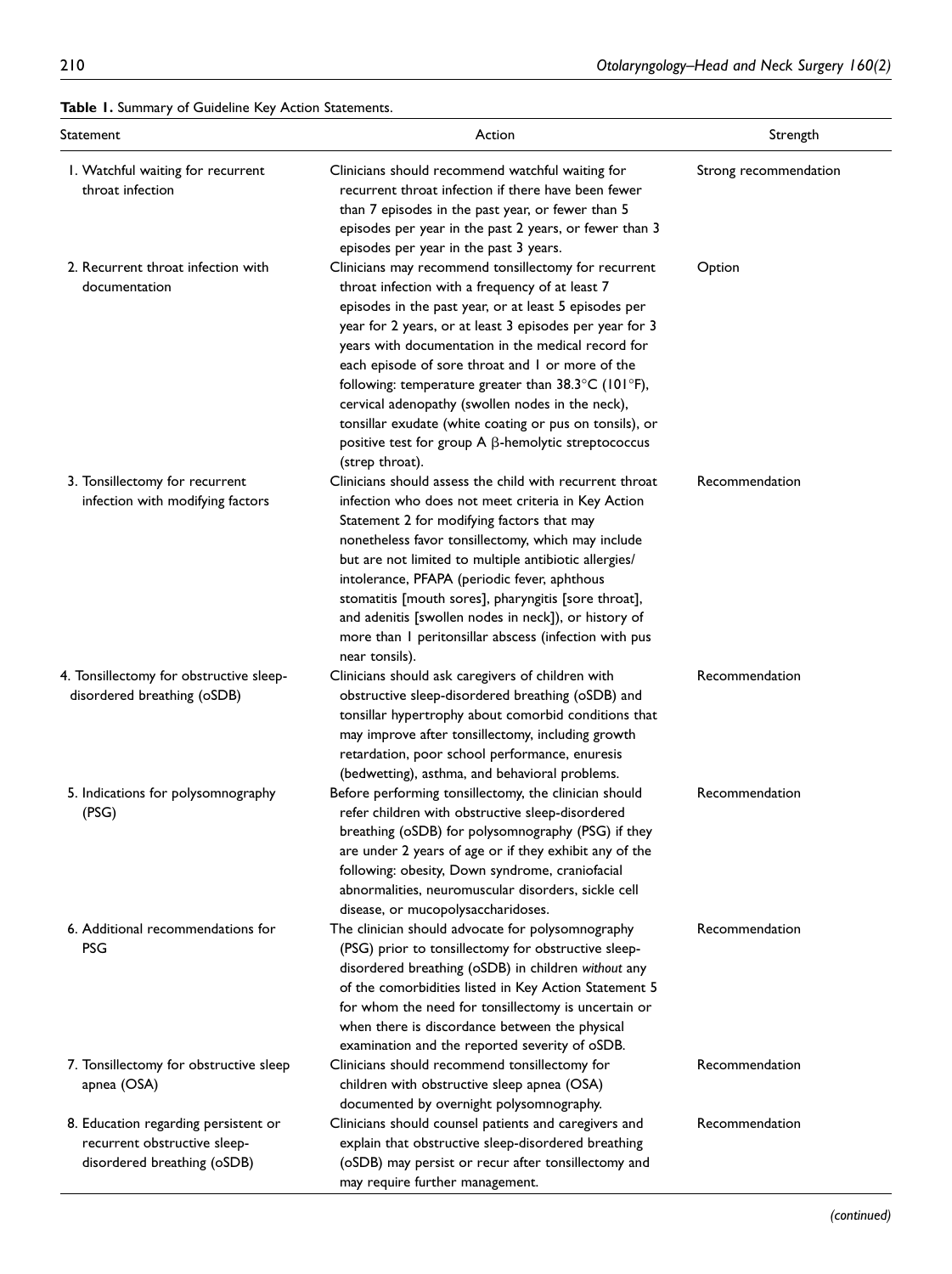### Table 1. (continued)

| Statement                                                    | Action                                                                                                                                                                                                                                                                                                                                     | Strength                         |
|--------------------------------------------------------------|--------------------------------------------------------------------------------------------------------------------------------------------------------------------------------------------------------------------------------------------------------------------------------------------------------------------------------------------|----------------------------------|
| 9. Perioperative pain counseling                             | Clinicians should counsel patients and caregivers<br>regarding the importance of managing<br>posttonsillectomy pain as part of the perioperative<br>education process and should reinforce this<br>counseling at the time of surgery with reminders<br>about the need to anticipate, reassess, and adequately<br>treat pain after surgery. | Recommendation                   |
| 10. Perioperative antibiotics                                | Clinicians should not administer or prescribe<br>perioperative antibiotics to children undergoing<br>tonsillectomy.                                                                                                                                                                                                                        | Strong Recommendation<br>Against |
| II. Intraoperative steroids                                  | Clinicians should administer a single, intraoperative<br>dose of intravenous dexamethasone to children<br>undergoing tonsillectomy.                                                                                                                                                                                                        | Strong Recommendation            |
| 12. Inpatient monitoring for children<br>after tonsillectomy | Clinicians should arrange for overnight, inpatient<br>monitoring of children after tonsillectomy if they are<br>under age 3 years or have severe OSA (apnea-<br>hypopnea index of 10 or more obstructive events/<br>hour, oxygen saturation nadir less than 80%, or both).                                                                 | Recommendation                   |
| 13. Postoperative ibuprofen and<br>acetaminophen             | Clinicians should recommend ibuprofen,<br>acetaminophen, or both for pain control after<br>tonsillectomy.                                                                                                                                                                                                                                  | <b>Strong Recommendation</b>     |
| 14. Postoperative codeine                                    | Clinicians must not administer or prescribe codeine, or<br>any medication containing codeine, after<br>tonsillectomy in children younger than 12 years.                                                                                                                                                                                    | Strong Recommendation Against    |
| 15a. Outcome assessment for bleeding                         | Clinicians should follow up with patients and/or<br>caregivers after tonsillectomy and document in the<br>medical record the presence or absence of bleeding<br>within 24 hours of surgery (primary bleeding) and<br>bleeding occurring later than 24 hours after surgery<br>(secondary bleeding).                                         | Recommendation                   |
| 15b. Posttonsillectomy bleeding rate                         | Clinicians should determine their rate of primary and<br>secondary posttonsillectomy bleeding (PTB) at least<br>annually.                                                                                                                                                                                                                  | Recommendation                   |

# When Should I Call the Doctor's Office?

Call the doctor's office or seek medical attention right away if your child has any of the following:

- Bright red bleeding from the mouth
- Temperature greater than 101°F
- Uncontrolled pain
- Signs of dehydration (urination less than 2-3 times a day or crying without tears) $\delta$

# Where Can I Get More Information?

The updated Clinical Practice Guideline on Tonsillectomy in Children offers recommendations, also called key action statements, to support clinicians in improving the care of children undergoing tonsillectomies. See Table 1 for a summary of these key action statements. Your clinician will provide care that is tailored to your child, but you can still use the guideline recommendations as a source for discussion and shared decision making.

You and your child's clinician should talk through all treatment options and find the best approach for your child. There are printable patient handouts and clinician resources that can help with decisions about care and surgical options. For more information on tonsillectomy in children, please visit https://www.entnet.org/tonsillectomyCPG.

### Author Contributions

Sandra A. Finestone, writer; Terri Giordano, writer; Ron B. Mitchell, writer, chair; Sandra A. Walsh, writer; Sarah S. O'Connor, writer; Lisa M. Satterfield, review and edit.